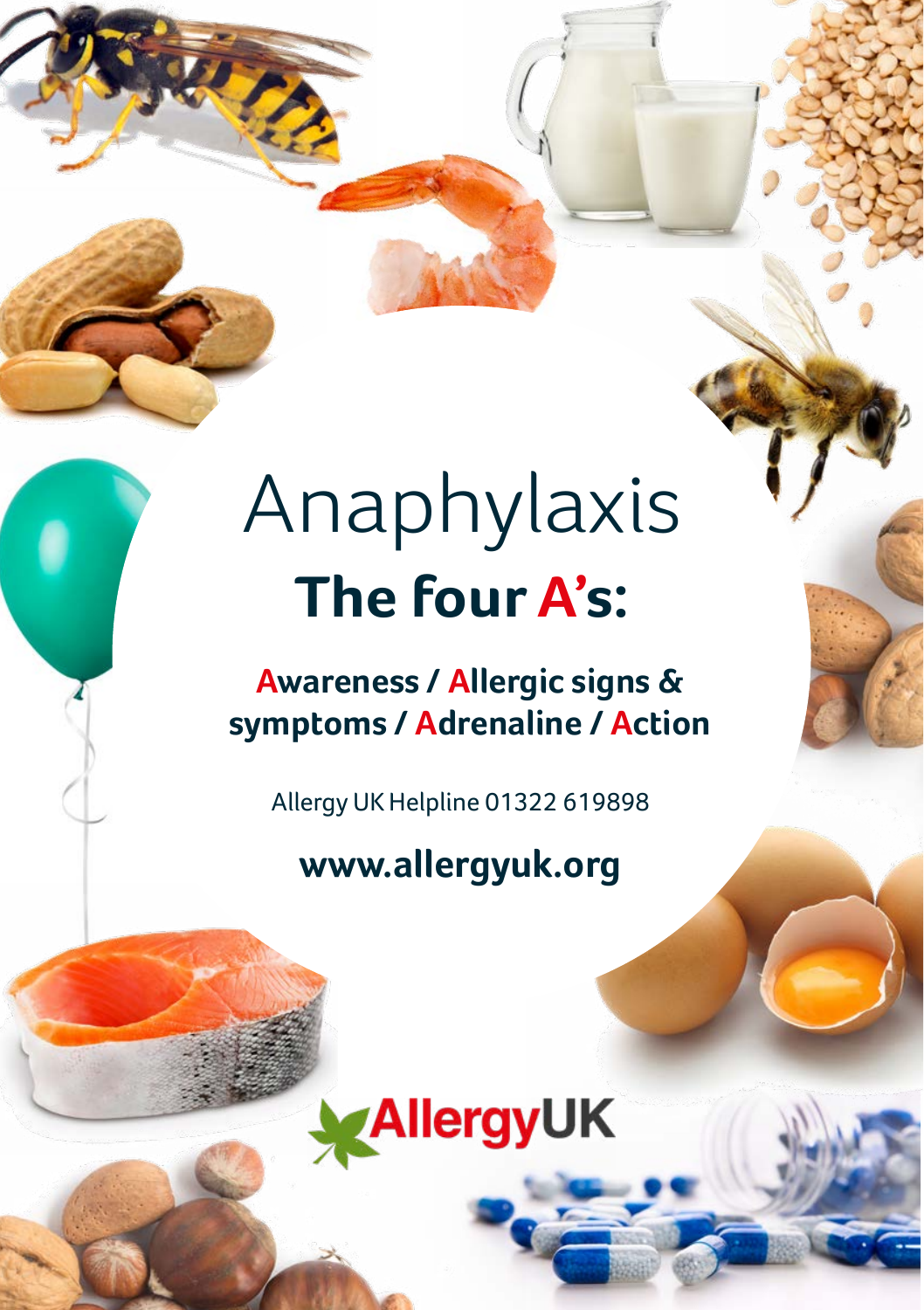

## **Understanding anaphylaxis**

Anaphylaxis is a severe and potentially life-threatening allergic reaction. It usually comes on within minutes of being exposed to the 'allergen' (the substance responsible for the allergic reaction) but it may take longer for symptoms to develop.

#### **Anaphylaxis is a medical emergency. Recognising the signs and symptoms early and treating quickly with the medicine 'adrenaline' is vital.**

Anaphylaxis can be triggered by foods, medications, insect venom (insect stings) or other substances, for example latex. The most common cause of anaphylaxis in children is food, whilst medication and insect venom are more common triggers in adults.1,2 Sometimes there is no known cause for an anaphylactic reaction. This is called idiopathic anaphylaxis.

### Common allergic triggers include:

- Food (cow's milk, egg, fish, peanut, sesame and tree nuts)
- Medications (antibiotics such as penicillin, pain medication such as aspirin or drugs used for operations for sedation and anesthesia)
- Venom (from stinging insects like bees and wasps)
- 
- Latex (rubber gloves, balloons, condoms)

Allergic reactions can be mild, moderate or severe, with the most severe and life-threatening type called anaphylaxis. Anaphylaxis affects many important systems in the body including the airway, breathing and circulation.

**MILD**

### **M O D E R AT E**

### **SEVERE: ANAPHYLAXIS**

There is no way of predicting how mild, moderate or severe an allergic reaction will be.

**Risk factors for anaphylaxis include asthma that is not well-controlled and/or having had a previous severe allergic reaction.** 

Other factors that may affect how severe an allergic reaction is include:3

- Physical exercise
- Medication prescription and recreational drug use
- Alcohol
- Stress
- Infection/high temperature
- Hormones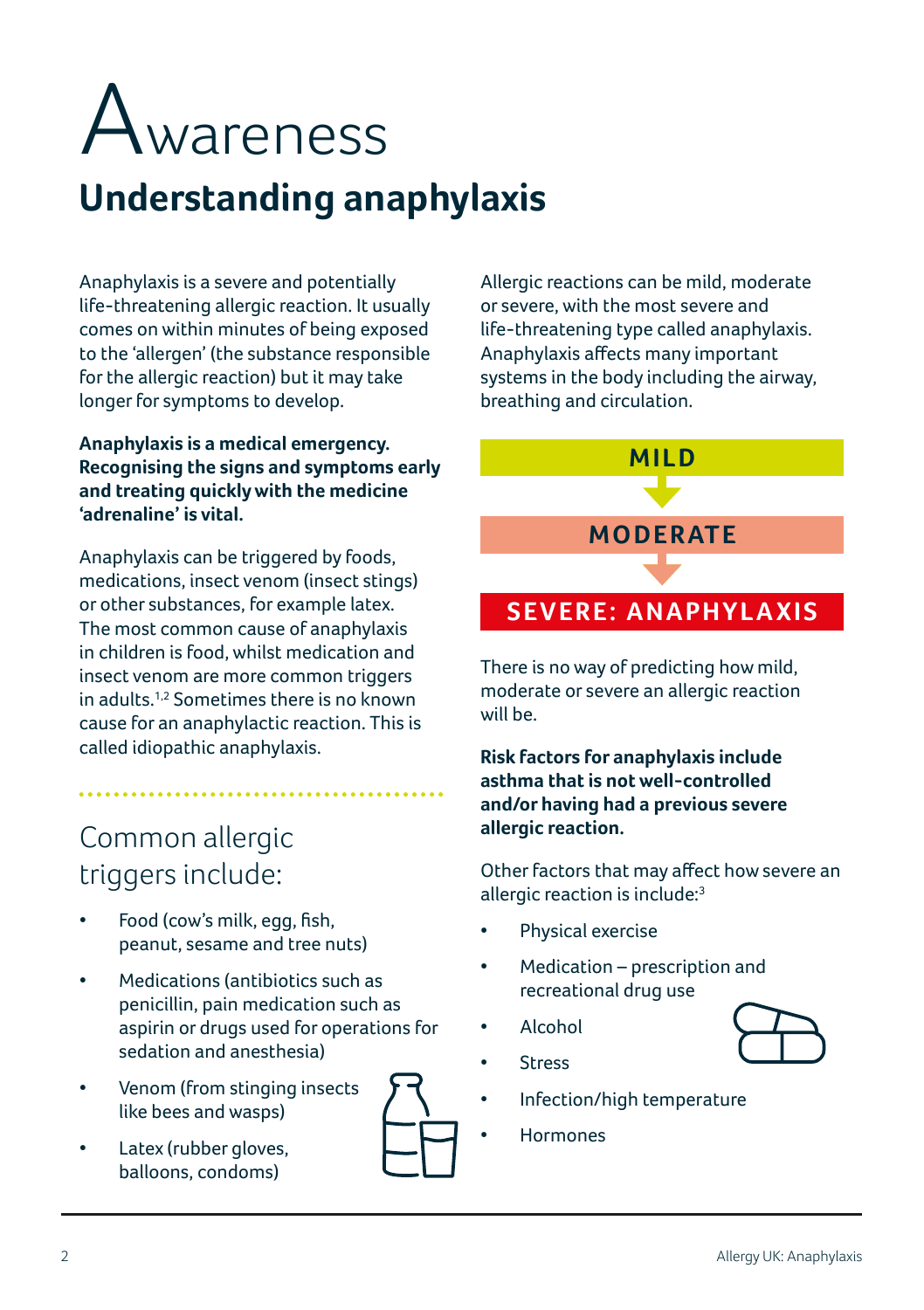# $\bigcup$ llergic signs  $\&$  symptoms

Allergic signs and symptoms need to be recognised early to ensure that the right treatment is given promptly.

Signs of an allergic reaction usually occur within minutes of being exposed to an allergen but can appear up to two hours after exposure. Mild to moderate allergic symptoms can be treated with antihistamine medication but should be considered as possible 'early warning signs' as mild reactions can quickly develop into more severe allergic reactions.



**Signs of a mild to moderate allergic reaction may include one or more of the following:** 



Rash (hives), redness, itchy skin



**to determine:**

#### **Airway:**

**Signs of a severe allergic reaction (anaphylaxis) include one or more of the following symptoms which can be difficult** 

- Swollen tonque
- Difficulty swallowing
- Throat tightness
- Change in voice (hoarse/croaky)

### **Breathing:**

- Difficulty breathing
- Chest tightness
- Noisy breathing
- Persistent cough
- Wheeze

### **Circulation:**

- Feeling dizzy or faint
- Collapse
- Loss of consciousness
- Pale and floppy (in babies/small children)



Swelling of the lips, eyes or face



Itchy or tingling mouth



Stomach pain, nausea, vomiting



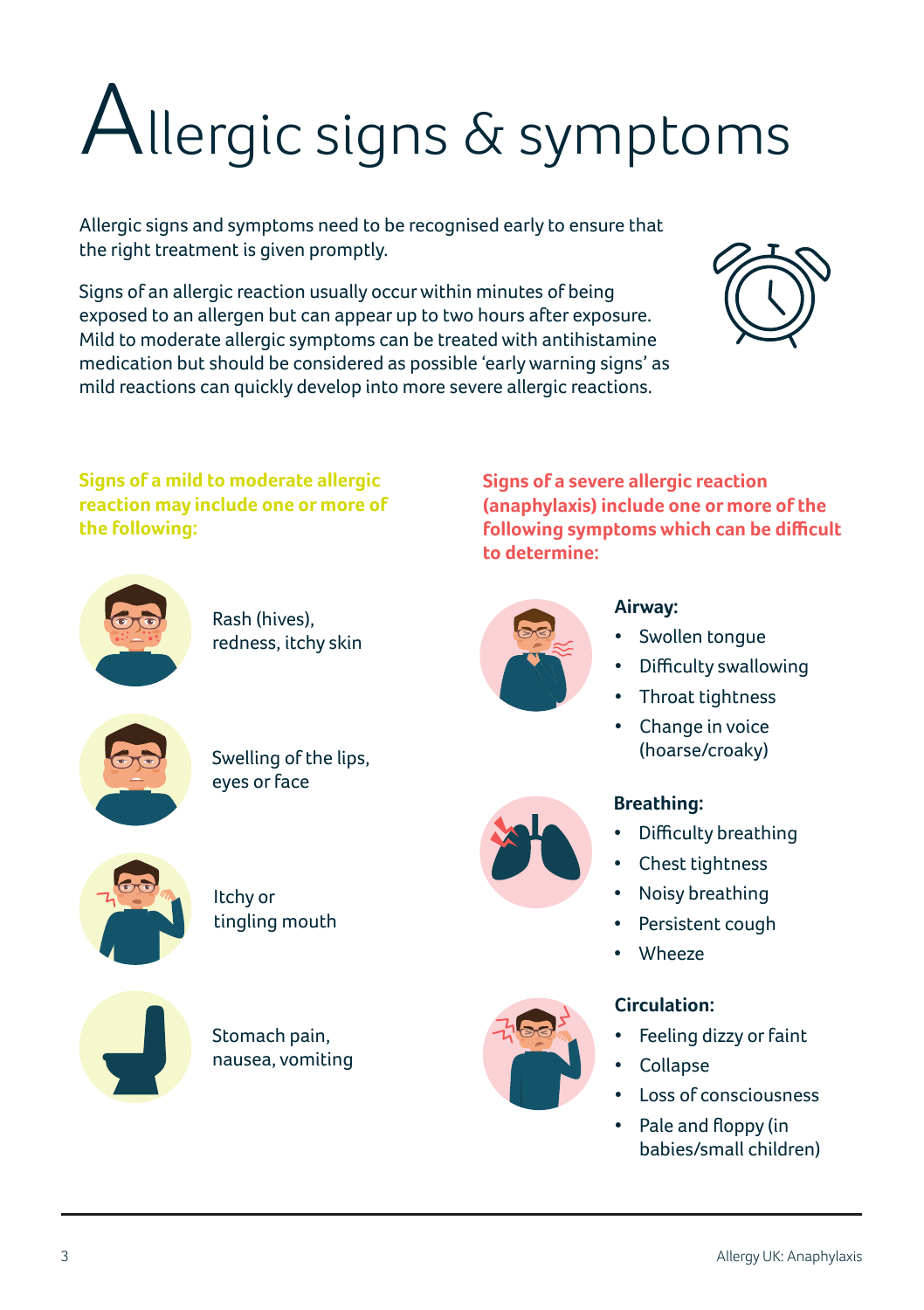

**Adrenaline** is an emergency medicine used to treat a severe allergic reaction. It works quickly to reverse the symptoms of anaphylaxis by reducing swelling, opening up the airway and improving blood pressure. Antihistamines should never be taken instead of adrenaline in the case of a severe allergic reaction. If asthma and symptoms of a severe allergic reaction occur at the same time then adrenaline should always be given first and the asthma relief inhaler afterwards.

**Adrenaline auto-injector (AAI)** devices contain the medicine adrenaline which is administered by an injection in to the muscle in the middle of the outer thigh (upper leg). AAIs are prescribed by a doctor for those at risk of a severe allergic reaction based on an individual's needs. They are designed to be user-friendly and to be used by anyone. It is important to know how to use the type of AAI you have been prescribed.





- If the person having a severe allergic reaction has an adrenaline autoinjector (eg Epi-Pen) this should be used without delay.
- Always call an ambulance dial 999 say (**ANA-FIL-AXIS)** – to get medical help as soon as possible
- Position is important lie the person flat. If they feel that their breathing is affected by this position, as in asthma, then help them sit up slightly but do not stand them up. Standing or moving (unless in an unsafe place) should be avoided.



- Stay with the person having the allergic reaction until medical help arrives. If there is no improvement after five minutes and another adrenaline autoinjector is available, a second dose of adrenaline can be given ideally in the other leg.
- If a person has an allergic reaction that requires adrenaline, they should always go to hospital for further observation and treatment e.g. additional doses of adrenaline. Sometimes anaphylaxis can reoccur after the first episode has been treated and apparently settled.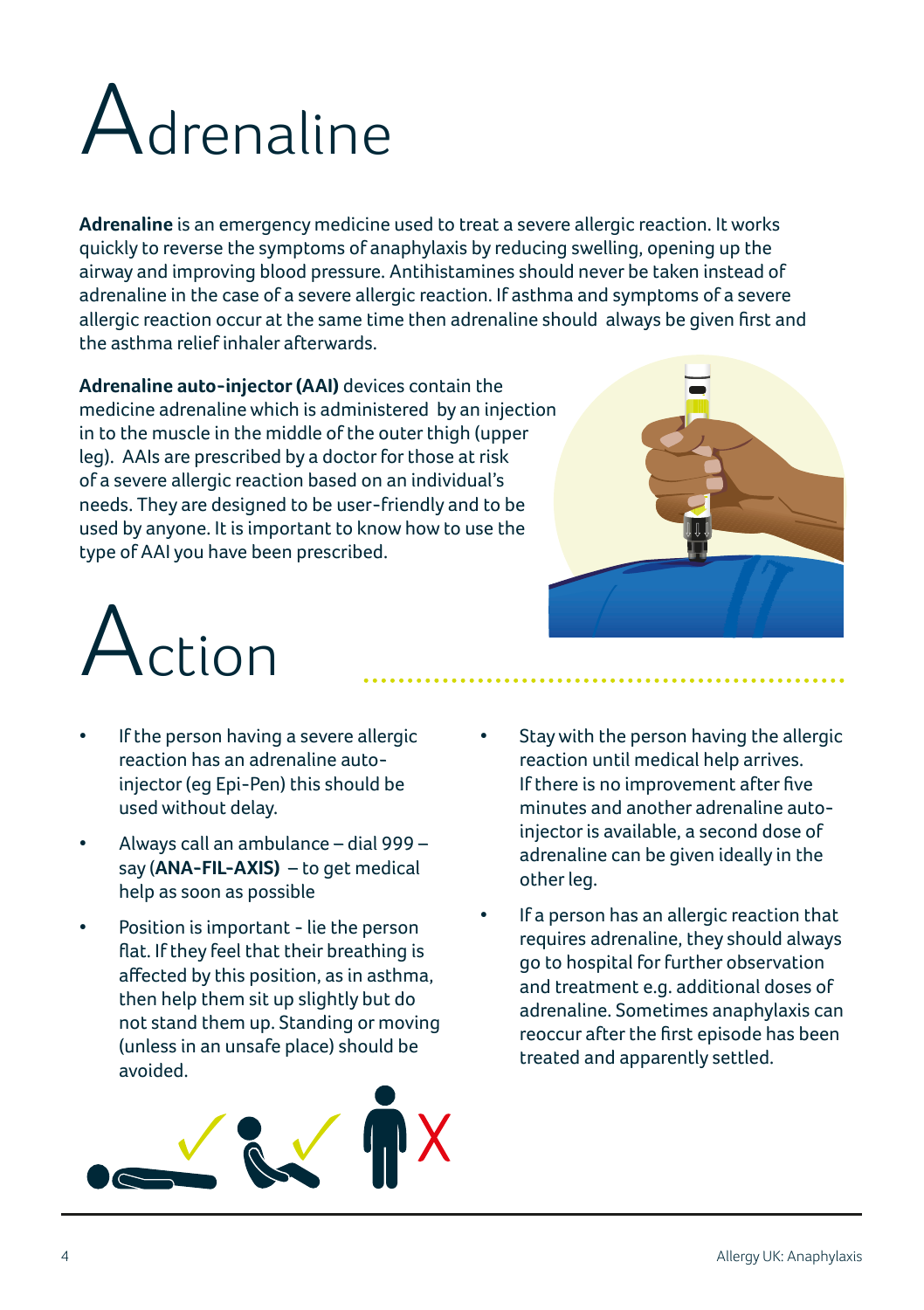## Anaphalaxis checklist

| Know your trigger/s and how to avoid it/them                                            |
|-----------------------------------------------------------------------------------------|
| Know what to do when accidental exposure occurs                                         |
| Be aware of the signs and symptoms of an allergic reaction                              |
| Always carry or have available allergy medication                                       |
| Know how to use your adrenaline auto-injector (practice with a trainer device)          |
| Check expiry dates and set reminders for adrenaline auto-injector renewals              |
| Ask your doctor to complete an Allergy Action Plan (written set<br>of instructions)     |
| If you have asthma, ensure it is well-controlled, and use a spacer with<br>your inhaler |
| Always have two adrenaline auto-injectors immediately available                         |

### **References:**

- 1. Increase in anaphylaxis-related hospitalizations but no increase in fatalities: An analysis of United Kingdom national anaphylaxis data, 1992-2012. Journal of Clinical Allergy and Immunology April 2015, Vol 135 (4) P. 956-963 P.J Turner et al.
- 2. Trends in hospitalizations for anaphylaxis, angioedema, and urticaria in Australia, 1993- 1994 to 2004-2005. Journal of Clinical Allergy and Immunology October 2007 Vol 120 (4) Leanne Poulous et al.
- 3. Cofactors in allergic reactions to food: physical exercise and alcohol are the most important. Journal of Immunology and Inflammatory Disorders 2016 Dec; 4(4): 392–400. Astrid VersLuis et al.